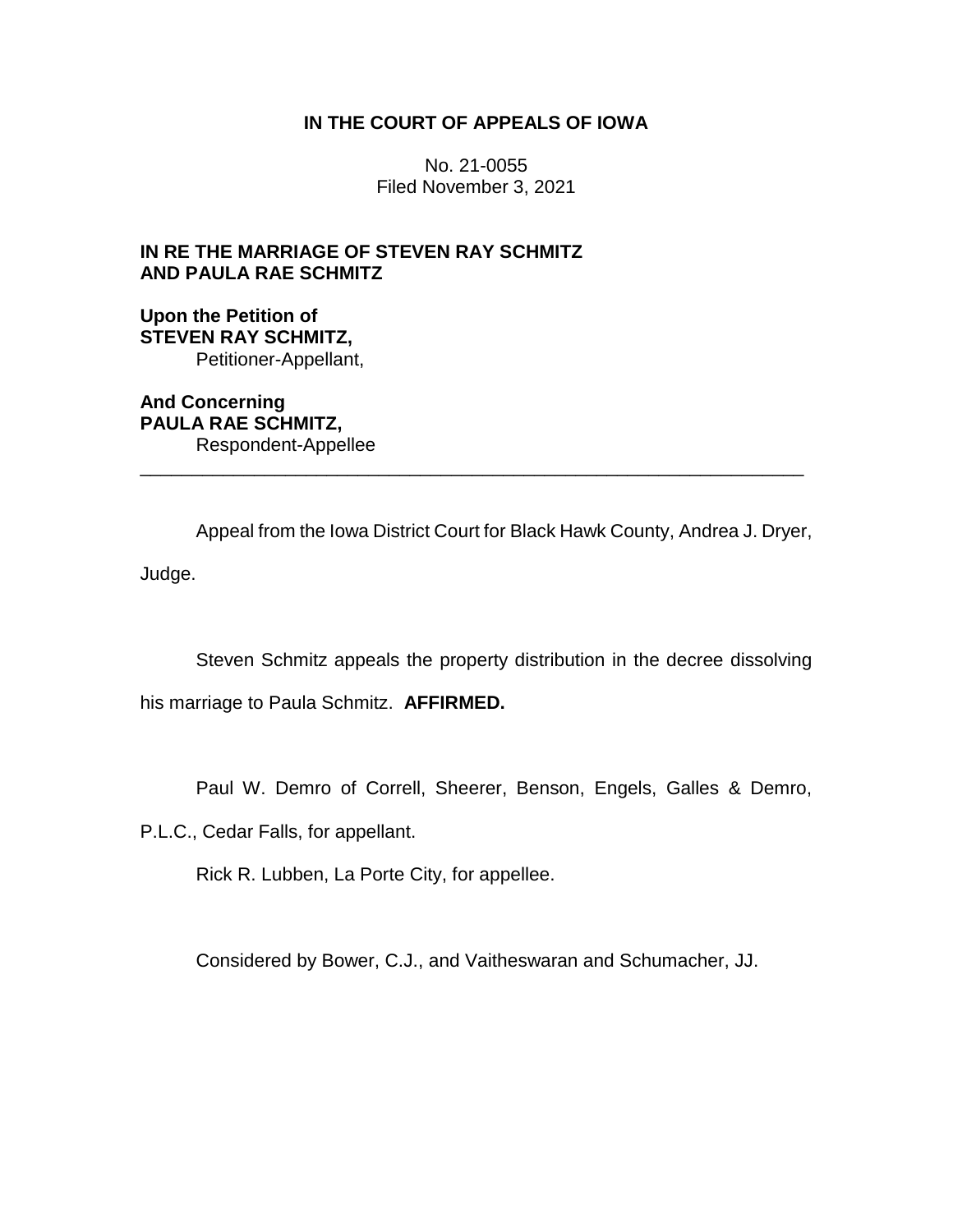## **VAITHESWARAN, Judge.**

Steven and Paula Schmitz married in 2010. The couple entered into a contract to purchase an acreage. When the couple divorced in late 2020, the district court found "the principal balance owed on" the acreage would be "\$243,545.90" at the beginning of 2021, and the couple would have "made payments of principal plus interest totaling \$117,575." The court granted Steven ownership and possessory rights to the acreage but ordered him to pay Paula \$40,000 "to accomplish an equitable division of the parties' rights and interest in the contract." The court reasoned:

[Paula] contributed wages toward the installment payments required by the contract. She made homemaking contributions to care for and maintain the property as required by the contract. In setting the amount at \$40,000 rather than an amount closer to one-half of the total principal and interest payments that the parties will have made by the end of this year under the contract, the court has also considered that [Steven] is assuming some risk that he may not be able to perform the contract for health or other reasons, [Steven's] past contributions to performing the contractual obligations, and the efforts that [Steven] will be required to make to continue performing the contractual obligations after this decree is entered.

The court also considered the property payment in tandem with Paula's spousal support request and denied that request in part because "[t]he payments that she [would] receive pursuant to the marital property division [would] be sufficient for her maintenance as she continue[d] to work toward becoming self-supporting at a standard of living reasonably comparable to that enjoyed during the marriage." The court further noted that "[s]pousal support payments in addition to the payments required by the property division would place an unreasonable financial burden upon [Steven,] given his income and his other obligations under the decree."